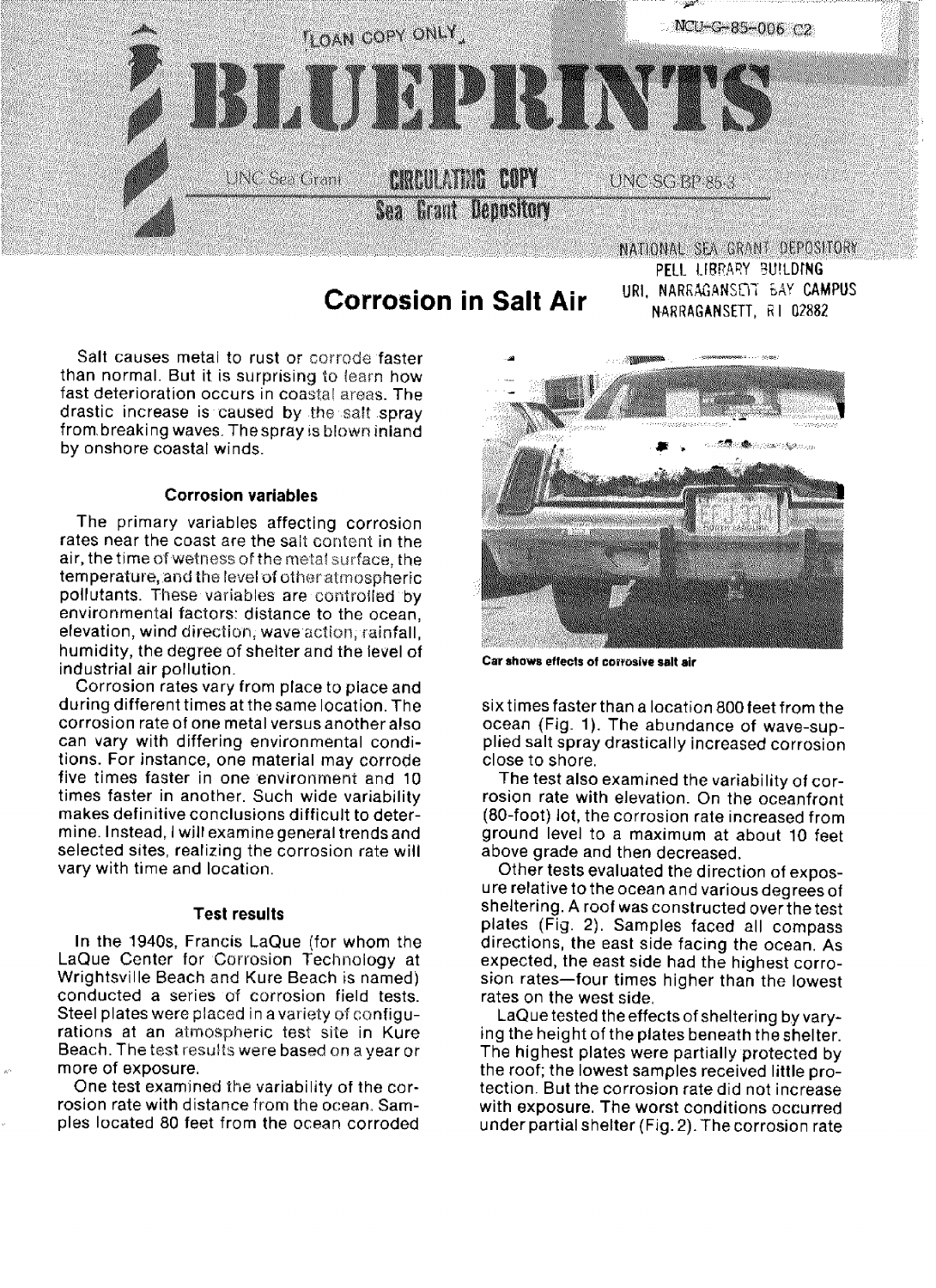was three times higher under partial shelter than full exposure. Two factors account for the increase. The salt on exposed surfaces is washed away by rainfall. Partial shelter allows almost as much incoming salt spray as full exposure, but the shielding from rainfall allows for a greater concentration of salt. A second factor is the time of surface dampness, Fully exposed surfaces are dried by the sun, Partial shelter allows the shaded surface to stay damp for longer periods, increasing the total amount of corrosion.

### **Typical** corrosion problems

Rapid corrosion can be an expensive surprise to those living and working near the coast. Products and materials that might last many years five to 10 miles inland can deteriorate rapidly in salt air. Conditions are most severe around large bodies of salt water, sound or ocean, with regularly breaking waves and onshare breezes, But corrosion rates will be increased by salt air for several miles inland.

An oceantront home or building on pilings stands in the shoreline's most corrosive zone, according to the LaQue tests. Its proximity to the ocean, elevation and open, partially sheltered lower level qualify it for this distinction.

Corrosion can be a problem even in woodframe buildings, Although properiy maintained wood is not affected, the metal fasteners and connectors holding it together are. Nails, screws, nuts and boits require more frequent maintenance and/or periodic replacement. The need for replacement usually occurs gradually and is obvious during cleaning, painting or other regular maintenance.

Of particular concern is the corrosion of wind anchors or hurricane straps that hold the building together in extreme winds. These sheetmetal straps are recommended to resist hurricane-force winds and are widely used in North Carolina and other coastal regions. When new, the straps are effective and very inexpensive protection,

Unfortunately, the susceptibility of the Straps to corrosion has been overlooked. In open, under-house exposures, the sheet-metal straps can lose all structural strength in five years. Since they are only needed in extreme winds. and are cosmetically hidden from the owner's view, the straps are not readily maintained. Visibly rusted straps should be replaced before hurricane season. For more details on corrosion-resistant methods, send for UNC Sea Grant's Blueprint, "Wooden Wind Anchors for Hurricane Resistant Construction Near the Ocean" (UNC-SG-BP-84-3).



Metal **wind anchors can corrode and lose** etrength

Corrosion problems also are common with heat exchangers used in air conditioners and heat pumps. Often the unit is placed under the building where corrosion is most severe. Almost all metal windows, doors, hinges, electrical fixtures and metal gutters will show the effects of corrosion. Window screens usually require frequent replacement. And cars in use near the coast inevitably show the effects of a salt-spray environment.

#### Living with corrosion: prevention

To cope with the problems of corrosion, the coastal property owner has several choices, The owner can use regular materials, expecting higher repair and replacement costs. Alternately, an ovvner can take preventive steps to extend the life of his metal products. Qr, the owner can purchase corrosion-resistant products, anticipating any increase in initial cost may be offset by lower maintenance and replacement fees.

Galvanizing common steei can extend inexpensively the useful life of many products. Galvanizing coats steel with a layer of zinc. The high temperature process melts the boundary layer between the steel and zinc to form a tight bond. Tests show that zinc corrodes about 20 times slower in salt air than common steel alloys. The thicker the galvanizing coating, the longer lasting the protection.

The sacrificial ability of galvanizing sets it apart from other coatings and paints. When a scratch occurs, the zinc coating corrodes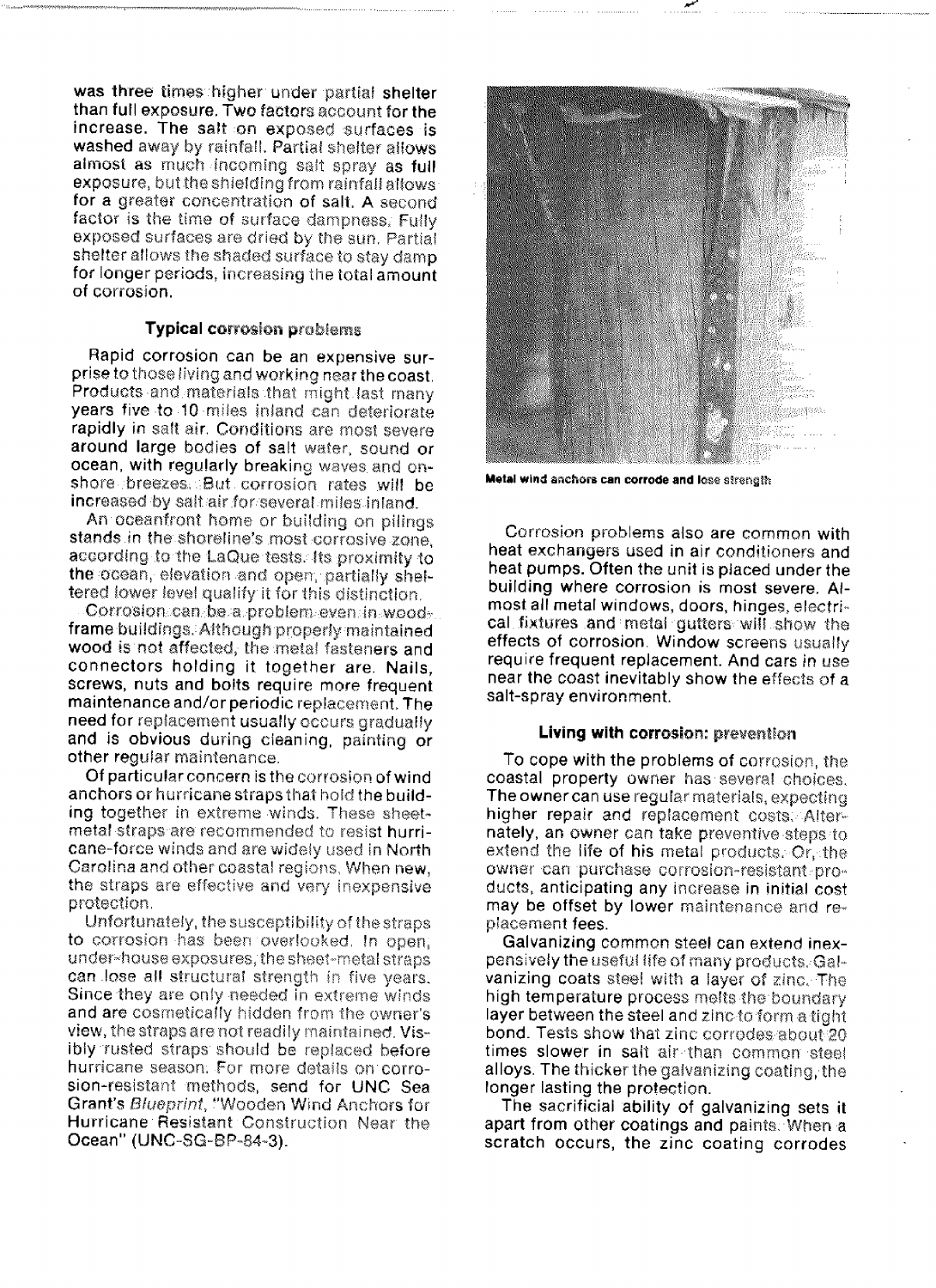faster than steel and deposits material in the scratch to seal it. Galvanizing can be thought of as a self-healing coating. Most other coatings actually make the scratched area rust faster.

Two types of galvanizing exist. Using an electrical current, electroplating coats the object with a thin layer of zinc. The surface color is usually glossy gray. Electroplating is used frequently for nails and other small objects. Hurricane straps and other sheet metal connectors are electroplated.

Many steel objects can be galvanized by a chemical process that dips the object in hot molten zinc. A coating five or more times thicker is applied, leaving the surface duller and rougher than electroplating. The thicker the galvanizing the longer the material will be protected. Heavy hot-dipped galvanizing is preferred and can last 20 to 30 years in the worst atmospheric conditions. However, the galvanizing will not last as long as the useful life of a building constructed near the ocean. Maintenance and/or replacement will eventually be necessary.

Metal alloys have been developed for improved corrosion resistance. Although all stainless steel alloys are not suited for salt air, two widely distributed grades, identified by the numbers 304 and 316, have proved resistant. After 40 years of oceanfront exposure at Kure Beach, test samples lost their luster, but no rusting or loss of strength occurred. Stainless steel nails, nuts and bolts can be purchased at a premium cost. Wind anchors, hurricane straps and other sheet metal connectors may be ordered from stainless steel manufacturers. These may be worth the extra cost because connectors are difficult to maintain and replace. Nails are also available in Monel, a nickelcopper alloy that withstands salt air.

Aluminum, commonly used in buildings for such purposes as storm windows and doors, is relatively reactive in air, immediately forming a thin oxide layer over its surface. The oxide layer protects the metal from further corrosion. Any scratches are quickly oxidized again. Despite a protective coating, aluminum products corrode faster in salt air than in non-salt air. Excellent corrosion-resistant alloys have been developed for ship building and bulkheading but are not widely available in standard building products. Aluminum may be anodized, an electrochemical surface treatment, to reduce corrosion

The combination of two different metals can sometimes cause rapid corrosion to occur. For instance, the use of brass screws to attach an aluminum frame results in rapid corrosion of the aluminum. Whenever possible, avoid the use of dissimilar metals together. In the example, aluminum screws are preferred. Stainless steel reacts less with aluminum than brass and would be an acceptable alternative. Monel should not be used with aluminum or galvanized steel.

**Frequently corrosion problems with doors** and windows are caused by hardware-hinges. locks and latches. Steel hardware is frequently bare or plated with brass or cadmium. These materials are highly corrosive in salt air. Solid brass hinges and other hardware are readily available and are more corrosion resistant. Stainless steel hardware also may be available. One manufacturer of sliding glass doors offers a kit with stainless steel rollers and other hardware that can be installed in their standard doors.

According to the LaQue Center tests, heat exchangers and air conditioning units would be better located on the landward side of the building. There, they would be sheltered from salt spray and exposed to rainfall. Periodic hosing with fresh water can help. When not used for extended periods, heat pumps and air conditioners under houses should be rinsed. coated with a light aerosol oil and protected with plastic cloth or other airtight barriers. Protecting the heat exchanger fins is particularly important. Corrosion by-products accumulate on the fins, reducing the efficiency of the unit and increasing your electric bill long before the equipment actually fails. Equipment maintenance agreements are always a better buy near the beach.

Metal chimneys for fireplaces and stoves are in wide use along the coast. Although some parts of the flues are made of stainless steel, most chimneys have galvanized or aluminized exteriors, internal spacers and caps. Complete stainless steel chimneys are desirable, but are not readily available to fit most fireplaces. If a metal chimney is used near the ocean, it will probably have corrosion-prone parts. Although the fireplaces and stoves may not be used frequently, it is important to inspect the chimney regularly, specifically looking for corrosion. Chimney sweeps and local fire departments are usually available for annual inspections.

Common window screen is galvanized steel. More corrosion-resistant alloys and fiberglass are available. Some alternative products may be harder to install or not as strong. For instance, fiberglass screen, although more corrosion-resistant, is not very strong. Check with your hardware dealer.